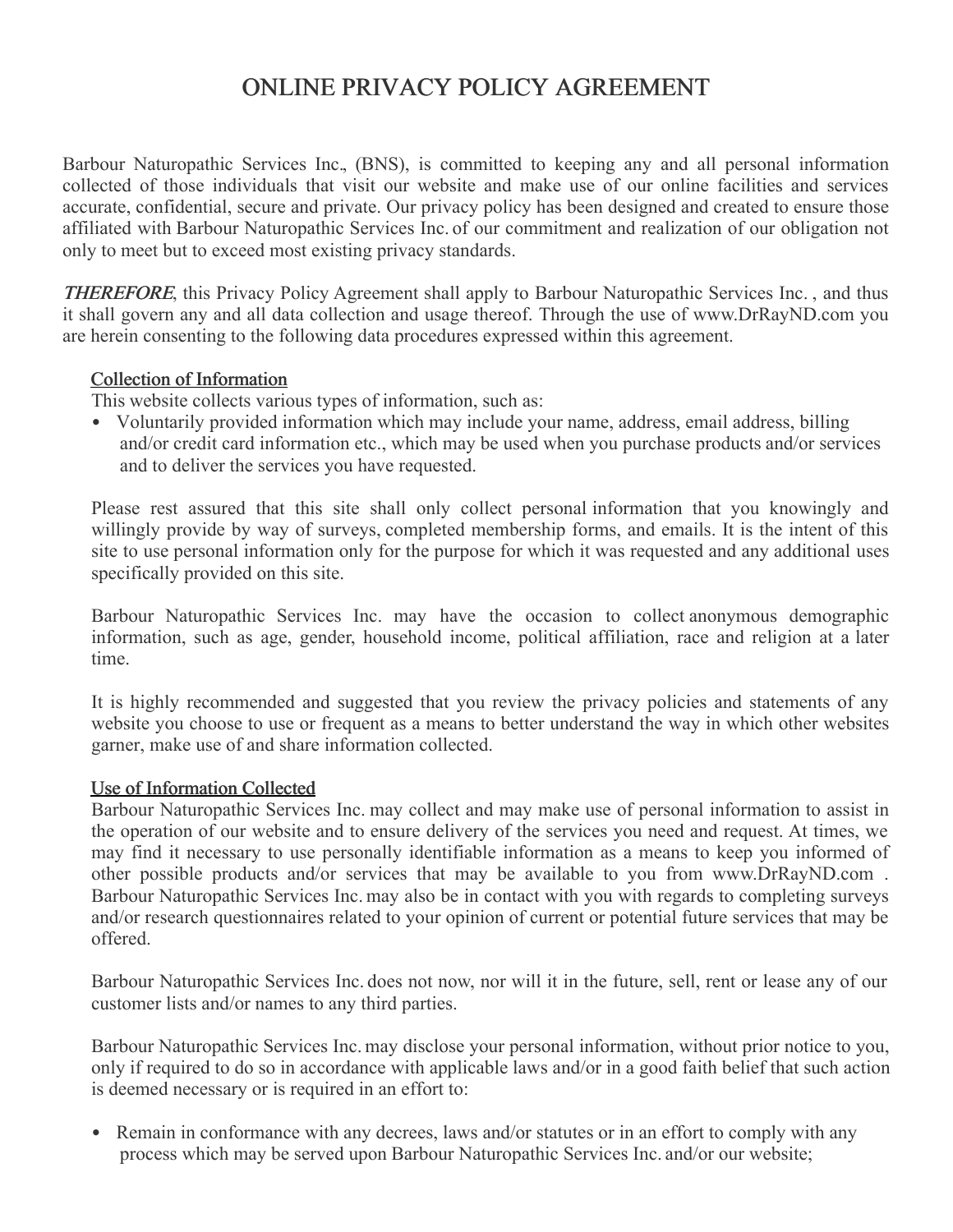- Maintain, safeguard and/or preserve all the rights and/or property of Barbour Naturopathic Services Inc.; and
- Perform under demanding conditions in an effort to safeguard the personal safety of users of www.DrRayND.com and/or the general public.

## Children Under Age of 13

Barbour Naturopathic Services Inc. does not knowingly collect personal identifiable information from children under the age of thirteen (13) without verifiable parental consent. If it is determined that such information has been inadvertently collected on anyone under the age of thirteen (13), we shall immediately take the necessary steps to ensure that such information is deleted from our system's database. Anyone under the age of thirteen (13) must seek and obtain parent or guardian permission to use this website.

## Unsubscribe or Opt-Out

All users and/or visitors to our website have the option to discontinue receiving communication from us and/or reserve the right to discontinue receiving communications by way of email or newsletters. To discontinue or unsubscribe to our website please send an email that you wish to unsubscribe to Click Unsubscribe At Bottom Of Subscription Email. If you wish to unsubscribe or opt-out from any third party websites, you must go to that specific website to unsubscribe and/or opt-out.

#### Links to Other Web Sites

Our website does contain links to affiliate and other websites. Barbour Naturopathic Services Inc. does not claim nor accept responsibility for any privacy policies, practices and/or procedures of other such websites. Therefore, we encourage all users and visitors to be aware when they leave our website and to read the privacy statements of each and every website that collects personally identifiable information. The aforementioned Privacy Policy Agreement applies only and solely to the information collected by our website.

#### **Security**

Barbour Naturopathic Services Inc. shall endeavor and shall take every precaution to maintain adequate physical, procedural and technical security with respect to our offices and information storage facilities so as to prevent any loss, misuse, unauthorized access, disclosure or modification of the user's personal information under our control.

The company also uses Secure Socket Layer (SSL) for authentication and private communications in an effort to build users' trust and confidence in the internet and website use by providing simple and secure access and communication of credit card and personal information.

#### Changes to Privacy Policy Agreement

Barbour Naturopathic Services Inc. reserves the right to update and/or change the terms of our privacy policy, and as such we will post those change to our website homepage at www.DrRayND.com, so that our users and/or visitors are always aware of the type of information we collect, how it will be used, and under what circumstances, if any, we may disclose such information. If at any point in time Barbour Naturopathic Services Inc. decides to make use of any personally identifiable information on file, in a manner vastly different from that which was stated when this information was initially collected, the user or users shall be promptly notified by email. Users at that time shall have the option as to whether or not to permit the use of their information in this separate manner.